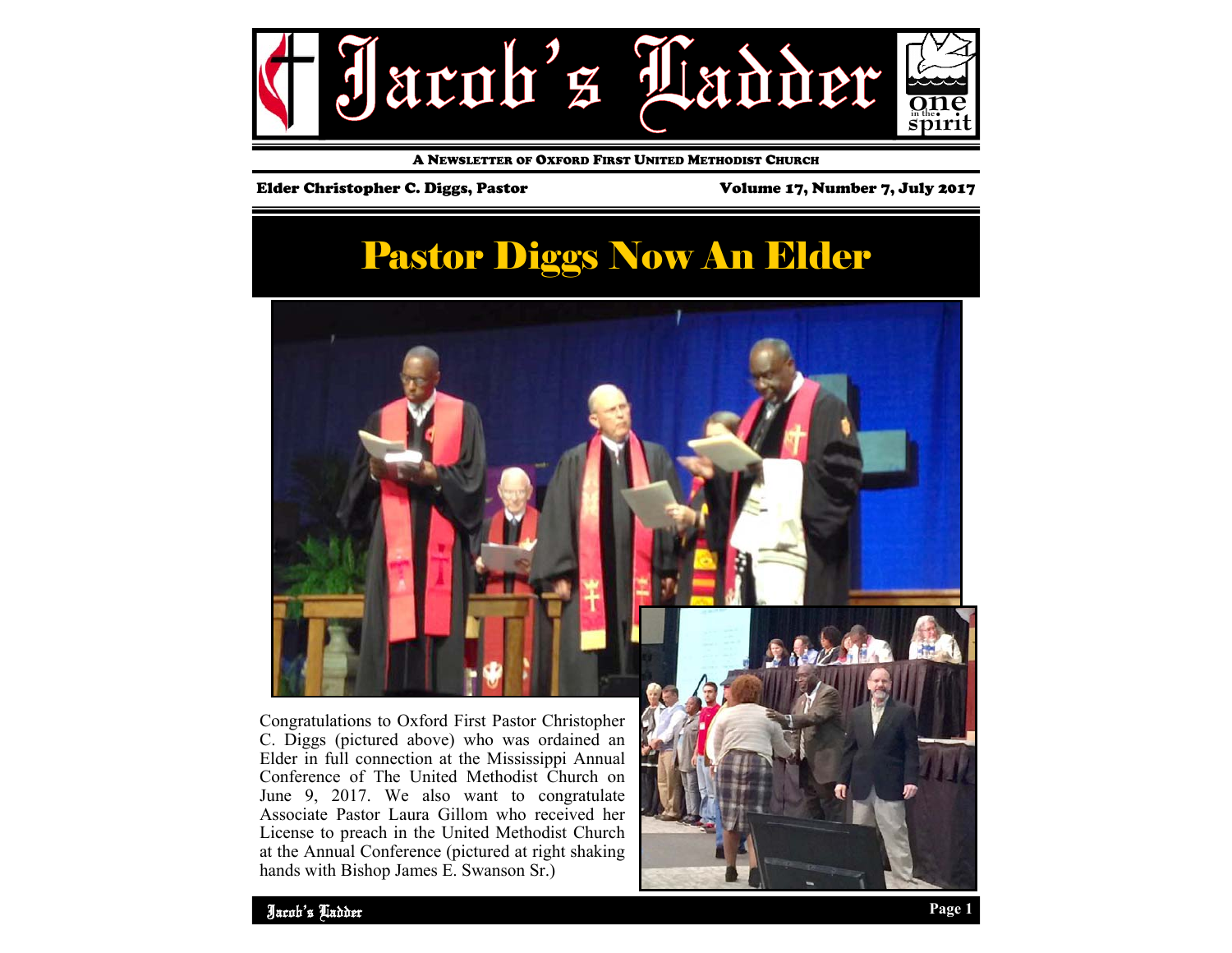## Dxford Vacation Bible School For all ages.

### for JESUS!

Let your light shine "Let your light so shine before men, that they may see your good works and glorify your Father in heaven." - Matthew 5:16 600 Molly Barr Road Join us for four days of fun, games, food, fellowship and a study of God's Word!

Rev. Christopher C. Diggs, Senior Pastor

Rev. Laura Gillom, Associate Pastor



Mugshots has been providing dinner for our children and youth each week during rehearsal. The picture here was taken when the manager, Will Jordan visited the church.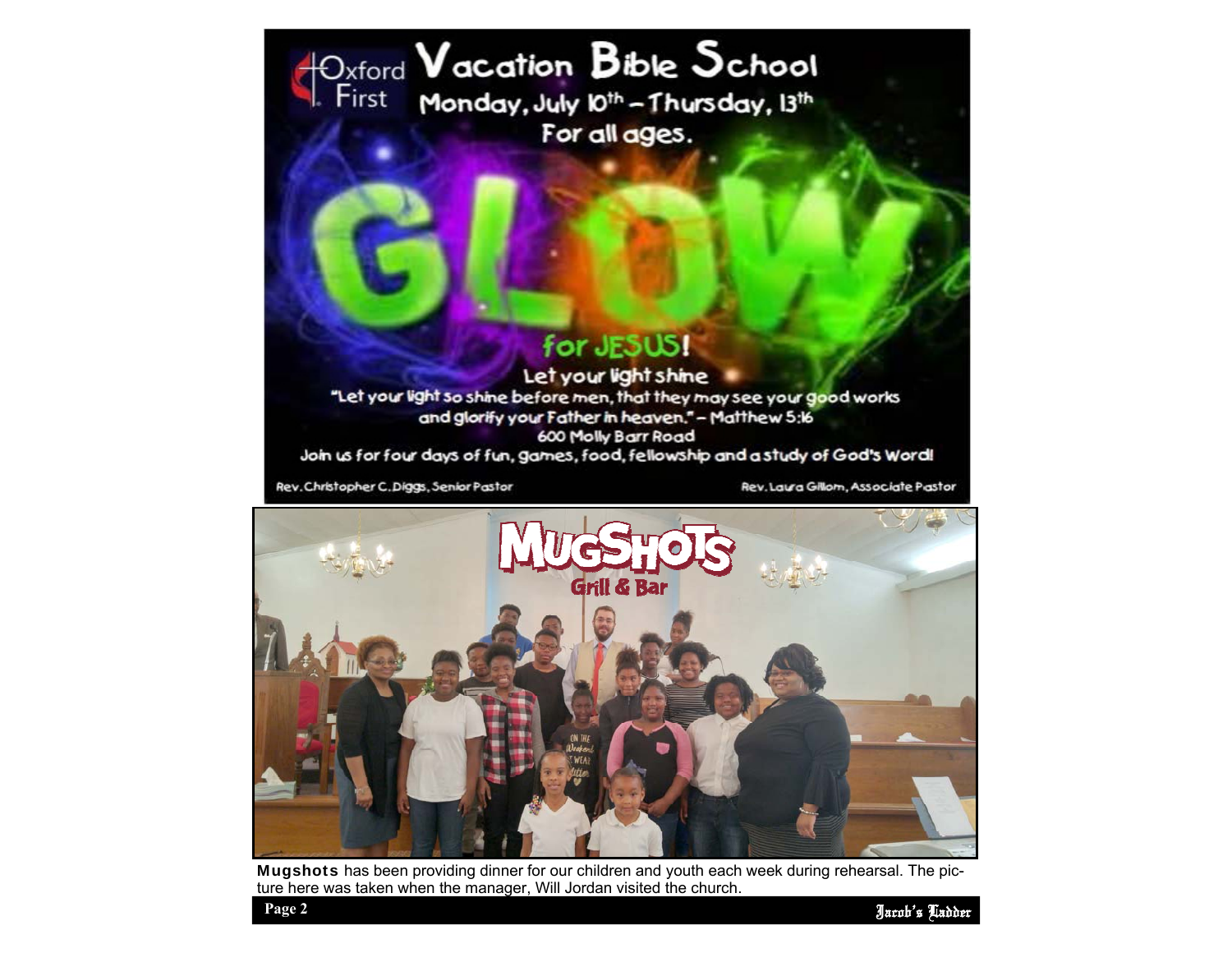

James Milliner (2nd from right) received the Oxford First Male Chorus **Father of the Year Award** from Kenneth Wortham (r.) pictured here with Chris Bush and Pastor Diggs.

**The following ads are included here because they missed the Birthday Souvenir Booklet.** 

# *Happy Birthday Oxford First UMC*



**Rainey Miller**  5 CR 1003 Oxford, MS 38655



Emory Phillips (center) received awards from Oxford Elementary School (OE) for her reading achievements throughout the year.

2017 **Birthday** Celebration







**The Birthday Celebration** was a huge success, raising **\$9,146.16** . The top money raising month was July, represented by Georgia Bryant (top right); 2nd was January with Stella Murray (above left) and May was 3rd, with Laura Ann Cancer (above right), all pictured with Pastor Diggs.

Jacob's Ladder is a monthly publication of Oxford First United Methodist Church. EDITOR/PUBLISHER: Clarence H. Franklin. ASSOCIATE EDITOR: Niler P. Franklin. All rights reserved. Announcements or articles should be submitted to Rev. Christopher C. Diggs or submitted by e-mail directly to Franklin at chfrank@panola.com. Visit our website at www.OxfordFirst.org and click on the *Jacob's Ladder* link to view previous month's issues.